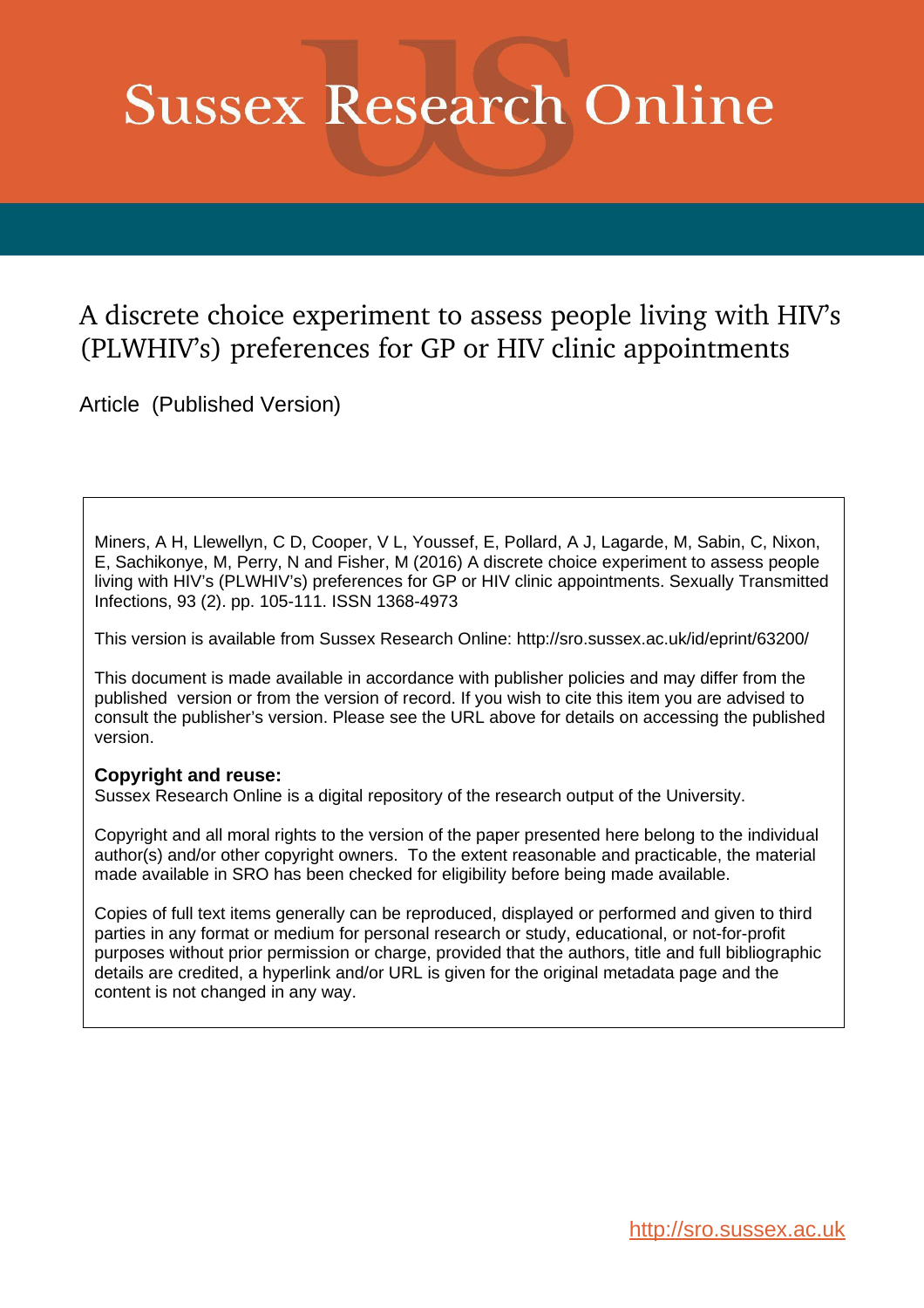

#### ORIGINAL ARTICLE

# A discrete choice experiment to assess people living with HIV's (PLWHIV's) preferences for GP or HIV clinic appointments

A H Miners,<sup>1</sup> C D Llewellyn,<sup>2</sup> V L Cooper,<sup>3</sup> E Youssef,<sup>2</sup> A J Pollard,<sup>2</sup> M Lagarde,<sup>1</sup> C Sabin, $4 \text{ E}$  Nixon, $3 \text{ M}$  Sachikonye, $5 \text{ N}$  Perry, $6 \text{ M}$  Fisher $3 \text{ M}$ 

#### ABSTRACT

**Objectives** To understand which aspects of general practitioner (GP) and HIV clinic appointments people living with HIV (PLWHIV) most value when seeking advice for new health problems.

Methods A discrete choice experiment using a convenience sample of people diagnosed with HIV. Participants were recruited from 14 general HIV clinics in the South East of England between December 2014 and April 2015. ORs were calculated using conditional logit (CLOGIT) and latent class models (LCMs).

Results A total of 1106 questionnaires were returned. Most participants were male (85%), white (74%) and were men who have sex with men (69%). The CLOGIT analysis showed people particularly valued shorter appointment waiting times (ORs between 1.52 and 3.62, p<0.001 in all instances). The LCM analysis showed there were two distinct classes, with 59% and 41% of respondents likely to be in each. The first class generally preferred GP to HIV clinic appointments and particularly valued 'being seen quickly'. For example, they had strong preferences for shorter appointment waiting times and longer GP opening hours. People in the second class also valued shorter waiting times, but they had a strong general preference for HIV clinic rather than GP appointments.

Conclusions PLWHIV value many aspects of care for new health problems, particularly short appointment waiting times. However, they appear split in their general willingness to engage with GPs.

#### INTRODUCTION

People living with HIV (PLWHIV) in resource-rich parts of the world who are promptly diagnosed and treated appropriately are now predicted to have similar life expectancies to uninfected people. $<sup>1</sup>$  As a consequence, the complexities of the</sup> medical needs of this group are changing, with a move away from the treatment of opportunistic infections towards the prevention and management of comorbidities associated with ageing such as car-diovascular disease and mental health problems.<sup>[2](#page-7-0)–4</sup> Access to wider clinical specialists, including general practitioners (GPs), is therefore becoming increasingly important so that people are cared for by staff with appropriate clinical skills. $5-8$  $5-8$ 

Access to healthcare in the UK, including treatment with HIV antiretroviral therapy, is universal and free at the point of delivery. In most instances, GPs are expected to be the first point of contact when access to any healthcare is required. Referrals to specialist secondary care facilities are then made if necessitated. However, unlike conditions, such as diabetes, GPs in many countries, including the UK, have not traditionally played a major role in PLWHIV's care in terms of managing either their infection or non-HIV-related issues.<sup>5</sup>  $8$  <sup>9</sup> Their healthcare requirements have historically been provided by hospital-based secondary teams operating dedicated HIV outpatient clinics. While it is unclear whether UK GPs will have an increased role in managing PLWHIV's healthcare in the future, it is crucial that any changes, which are made to existing service arrangements, are evidence based and reflect people's needs and preferences.

The aim of this study was to understand which aspects of health services people diagnosed with HIV most value when seeking health advice, and hence which options they are most likely to use given a choice. More specifically, it starts with the premise that if the future objective is to increase GP involvement in the management of PLWHIV's health, then an understanding of their willingness to engage with GPs about new symptoms is an important step.

#### **METHODS**

We conducted a discrete choice experiment (DCE).[10 11](#page-7-0) This is a cross-sectional questionnairebased approach in which participants are required to choose between competing service options, in this study, an appointment with a GP or at an HIV clinic. The presented service options differed according to a number of 'attributes', such as waiting time for an appointment. Each attribute has a number of associated 'levels', such as 'the same day' [\(table 1\)](#page-2-0), which vary by question. The underlying concept is that participants choose the option containing the combination of levels they most prefer. The full study protocol is available elsewhere.<sup>[12](#page-7-0)</sup>

This DCE used a labelled approach, which is appropriate when the choices (a 'GP' or 'HIV clinic' appointment) are thought to be associated with important characteristics and feelings that are not specifically described by the attributes (ChoiceMetrics. Ngene 1.1.1 User manual and reference guide.  $1.1.1$  2014).<sup>[10](#page-7-0)</sup>

#### Choice of attributes and levels

The attributes and levels were derived from a systematic literature review $13$  and a qualitative study.

<sup>1</sup> Faculty of Public Health and Policy, London School of Hygiene & Tropical Medicine, London, UK <sup>2</sup> Division of Public Health and Primary Care, Brighton and Sussex Medical School, Brighton, UK <sup>3</sup>Department of Genitourinary Medicine, Brighton and Sussex University Hospitals NHS Trust, Brighton, UK 4 HIV Epidemiology & Biostatistics Group, University College London, London, UK 5 UK Community Advisory Board Country (UKCAB), London, UK 6 Brighton and Sussex Clinical Trials Unit, Brighton and Sussex Medical Schools, Brighton, UK

#### Correspondence to

Dr A H Miners, Faculty of Public Health and Policy, London School of Hygiene & Tropical Medicine, 15-17 Tavistock Place, London WC1 9SY, UK; alec.miners@lshtm.ac.uk

Received 23 March 2016 Revised 30 June 2016 Accepted 17 July 2016

To cite: Miners AH, Llewellyn CD, Cooper VL, et al. Sex Transm Infect Published Online First: [please include Day Month Year] doi:10.1136/sextrans-2016-052643

**BM [Cop](http://sti.bmj.com)yright Article author (or their employer) 2016. Produced by BMJ Publishing Group Ltd under licence.**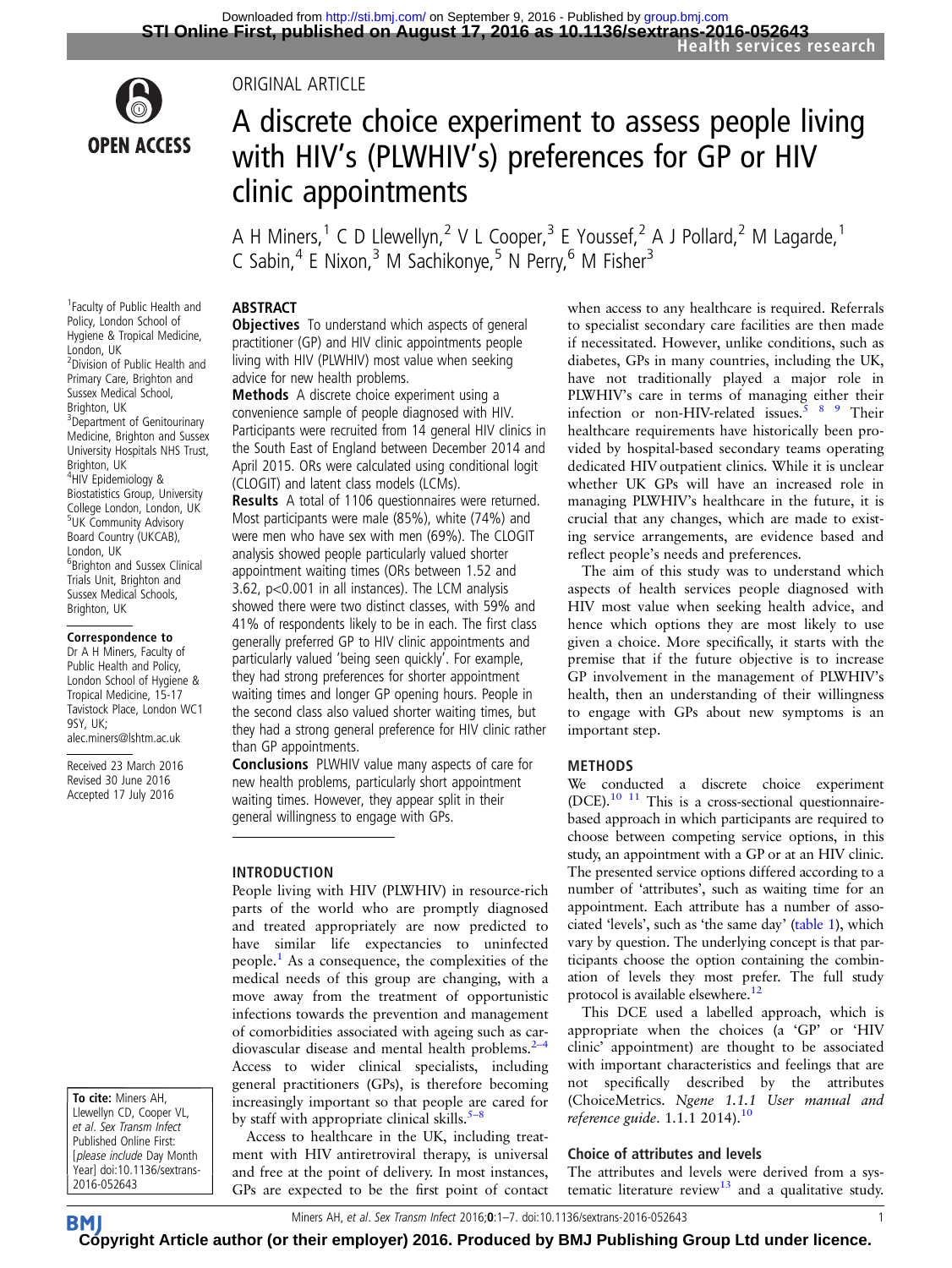2 Miners AH, et al. Sex Transm Infect 2016;0:1–7. doi:10.1136/sextrans-2016-052643

| vices research |  |  |
|----------------|--|--|
|                |  |  |

Downloaded from<http://sti.bmj.com/>on September 9, 2016 - Published by [group.bmj.com](http://group.bmj.com)

| Table 1 | Discrete choice attributes and levels                                                                |                                            |                                            |
|---------|------------------------------------------------------------------------------------------------------|--------------------------------------------|--------------------------------------------|
|         | <b>Attribute</b>                                                                                     | <b>GP</b> levels                           | <b>HIV clinic levels</b>                   |
| 1.      | The person you see is skilled at managing many general medical problems                              | Yes*                                       | $No*$                                      |
| 2.      | The person you see has the ability to refer you on to another healthcare<br>professional if required | Yes*                                       | Yes<br>Not                                 |
| 3.      | How quickly you will be seen                                                                         | The same day                               |                                            |
|         |                                                                                                      | The next day                               |                                            |
|         |                                                                                                      | In 7 days                                  |                                            |
|         |                                                                                                      | In 14 dayst                                |                                            |
| 4.      | An appointment outside of usual opening hours if you would like it                                   | Unavailablet                               | Unavailable*                               |
|         |                                                                                                      | Saturday 8:00-midday                       |                                            |
|         |                                                                                                      | Monday-Friday 17:00-20:00                  |                                            |
|         |                                                                                                      | 8:00-20:00 7 days a week                   |                                            |
| 5.      | How many times the healthcare professional has previously been seen                                  | <b>Nevert</b>                              | Never <sub>t</sub>                         |
|         |                                                                                                      | Once in the last year                      | Once in the last year                      |
|         |                                                                                                      | Twice in the last year                     | Twice in the last year                     |
|         |                                                                                                      | More than twice in the last year           | More than twice in the last year           |
| 6.      | The type of person who is seen                                                                       | A GP without specialist HIV training t     | A consultant HIV doctor                    |
|         |                                                                                                      | A GP with specialist HIV training          | A doctor training to specialise in HIV     |
|         |                                                                                                      |                                            | An HIV specialist nurse                    |
|         |                                                                                                      |                                            | An HIV specialist pharmacist†              |
| 7.      | The level of information the healthcare professional has access to                                   | All medical records, except HIV detailst   | Just the HIV medical recordst              |
|         |                                                                                                      | All medical records, including HIV details | All medical records, including HIV details |

\*Indicates the levels on this attribute do not vary, meanings its impact in terms of choice is included in the relevant alternative specific constant term. †Indicates base level for each attribute.

GP, general practitioner.

<span id="page-2-0"></span>**Health se** 

The latter included people who were at least 16 years age and registered for care with an National Health Service (NHS) HIV clinic. A total of 74 people took part in 12 focus groups in Brighton and London, UK, between November 2013 and December 2014. Participants were quota sampled based on age (>50 yes/no), sex, sexual orientation (men who have sex with men (MSM)/heterosexual) and ethnicity (African/non-African). A topic guide, based on the literature review, was used to assess participant's experiences of existing HIV services and attitudes towards possible future developments. Data were analysed using a framework analysis approach.<sup>[14](#page-7-0)</sup> The final list of attributes and levels was determined by the study investigators over two face-to-face meetings (table 1). They were selected on the basis they represented current service practices or were seen as potentially realistic changes to them. The final draft list was reviewed by a GP with an interest in HIV medicine.

#### Question framing

Before answering the questions, participants were asked to imagine they were currently receiving antiretroviral therapy and had been feeling well for the past 3 months. 'Today', however, they had developed one of the list of symptoms and had decided to seek medical advice for a headache, fever, rash, diarrhoea or abdominal pain. They were chosen on the basis of an audit of 50 of the most recent sets of notes for people who telephoned Brighton and Sussex University Hospitals NHS Trust's HIV outpatient triage service for advice about their health.

The initial DCE questionnaire was generated using an orthogonal approach. The final design used a Bayesian D-efficient approach basing priors on a pilot study consisting of 28 PLWHIV. The instrument was divided into two versions with each containing 12 DCE questions.

All attribute levels were dummy-coded (1 for group membership, 0 otherwise) except when estimating the alternative specific constant (ASC). This is the term that represents the extent to which people prefer a GP or HIV clinic appointment when all other factors are disregarded. Effects coding was used for ASC to avoid confounding with the attribute base levels on the main attributes. The parameters in all the DCE models were assumed to be alternative specific, meaning that the estimated ORs were specific to each service option (either a GP-clinic or HIV-clinic appointment) where appropriate.

The DCE responses were analysed using conditional logit (CLOGIT) and latent class models (LCM). The former is the basic form of analysis, but as the results represent responses for an average respondent, it may mask important heterogeneities. LCMs overcome this problem by grouping respondents into classes that have similar preferences and identifying characteristics associated with likely class membership, such as age (ChoiceMetrics. Ngene 1.1.1 User manual and reference guide. 2014).<sup>[15](#page-7-0)</sup> To identify these characteristics, and given that the subsequent LCM identified two classes based on inspection of the SEs and Akaike's information criteria,<sup>[16](#page-7-0)</sup> a series of univariate logit models were run using the following self-reported independent variables that were collected alongside the DCE responses: gender/sexuality (MSM, heterosexual male or female), HIV/sexuality disclosure to a GP (yes or no), year of diagnosis (before 1996, 1996–2000, 2001–2005, 2006–2010 or 2010+), clinic location (London, Brighton or other), ethnicity (white, black African, black other or mixed race/other), highest educational qualification (none, 'O' levels/GCSEs, 'A' levels, at least a degree or other), last CD4  $\lt$  200 cells/mm<sup>3</sup> (yes or no), nadir CD4  $<$  50 cells/mm<sup>3</sup> (yes or no), 'perfect health' recorded on the EQ-5D-3L $^{17}$  health-related quality-of-life questionnaire (yes or no), full-time employment (yes or no) and number of current health problems (0, 2–4, 5–6 or 6–16). Variables that included at least one statistically significant category at the 5% level were entered into a single multivariable logistic regression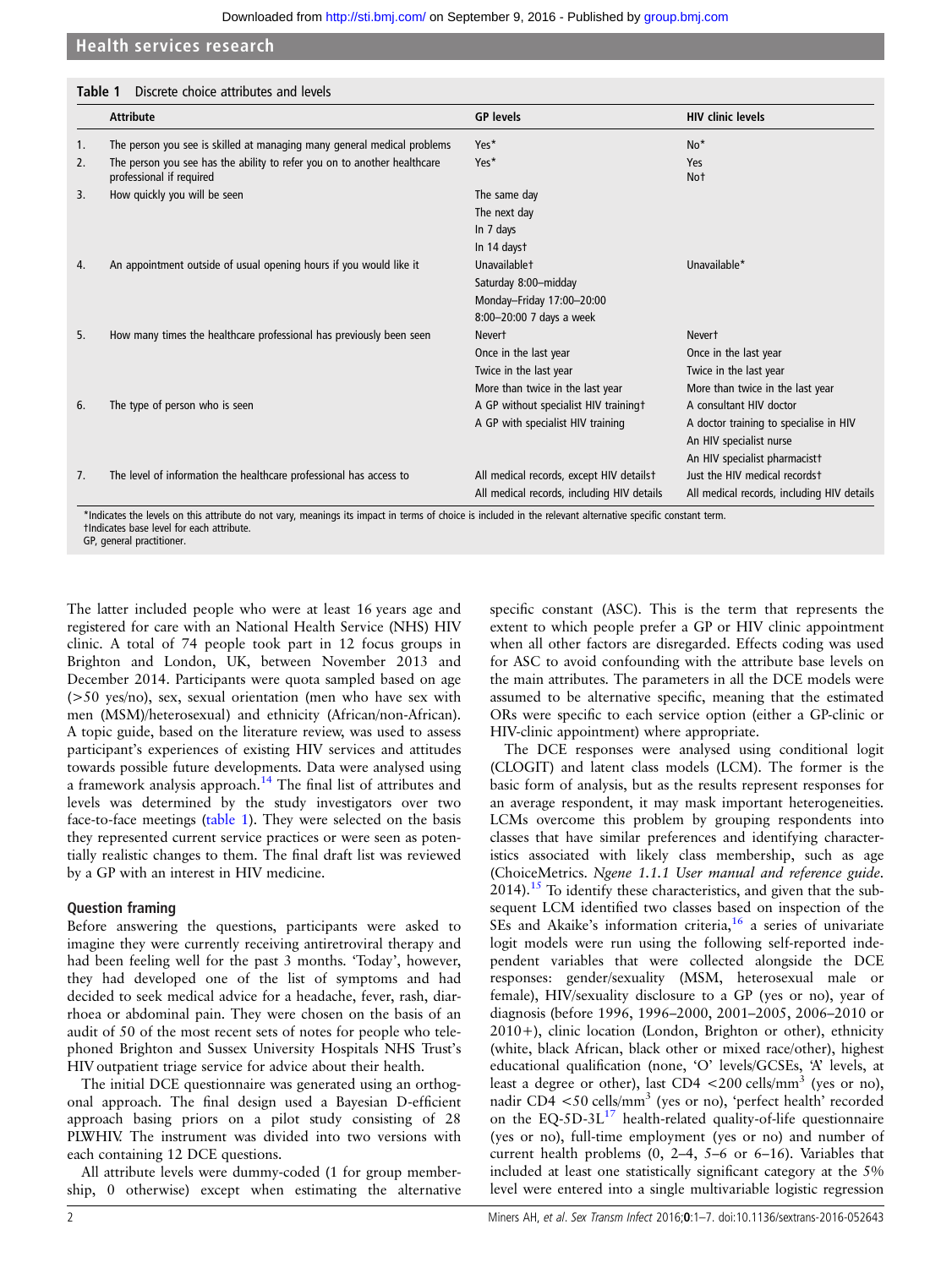using the likelihood of class 1 membership (>50% probability, yes or no) as the dependent variable. Independent variable category definitions were varied in a sensitivity analysis.

Data collection took place between December 2014 and April 2015 in 14 HIV clinics in London and across the Kent, Surrey and Sussex-Clinical Research Network. All participants were at least 16 years of age and had been diagnosed with HIV for a year or more. Participants attending general HIV clinics were asked to complete the questionnaire by research staff. However, in order to assess how representative participants' were of the clinics at which they were recruited, comparisons were made with a large UK-based cohort of PLWHIV known as UK CHIC.<sup>[18](#page-7-0)</sup>

#### RESULTS

A total of 1106 questionnaires were returned; 97.6% of DCE responses were completed.

Thirty-eight per cent of respondents were aged 50 or over, most were men (85%), white (74%) and MSM (69%). Almost 50% had a CD4 count >500 cells/mm<sup>3</sup> and 93% were receiving combination antiretroviral therapy (cART) [\(table 2](#page-4-0)). Over 95% were registered with a GP, 87% had disclosed their HIV status to their GP and 74% stated that their GP knew their sexuality.

Five of the participating centres  $(n=926/1106, 84%)$  were also in UK CHIC  $(n=14972)$ . Comparisons showed that the samples were similar in terms of age and the proportion of people receiving cART ([table 2\)](#page-4-0). However, UK CHIC contained proportionately fewer MSM, white people, and participants were less likely to be in the poorer nadir/current CD4 categories.

#### Conditional logit model

The basic model correctly predicted almost 68% of responses. The ASC indicated people were more likely on average to choose a GP rather than an HIV clinic appointment when all other factors are disregarded (OR 1.17, 95% CI 1.13 to 1.22).

#### Attributes common to both clinic service options

The ORs from the CLOGIT model for each attribute level are shown in fi[gure 1.](#page-5-0) They show respondents particularly valued shorter waiting times for appointments (ORs between 1.52 and 3.62, p<0.001 in all instances). It also showed that people had strong preferences for appointments with either GPs (OR 1.46, 95% CI 1.29 to 1.65) or HIV healthcare professionals (HCPs) (OR 1.32, 95% CI 1.16 to 1.51) who they had seen at least three times in the previous year rather than not at all. However, the evidence that participants preferred appointments with HCPs who they had seen once or twice in the last year, rather than not at all, was generally weak. Respondents preferred, on average, for GPs (OR 1.29, 95% CI 1.18 to 1.42) and HIV clinic staff (OR 1.57, 95% CI 1.44 to 1.72) to have access to all their medical records, rather than partial information.

#### Attributes that differed by clinic service options

Participants valued out-of-hours (OOH) GP services, with ORs between 1.64 and 1.85 ( $p < 0.001$  in all instances) depending on opening times compared with appointments within normal working hours only. Respondents strongly valued appointments with GPs who had specialist HIV training compared with those without it (OR 1.86, 95% CI 1.71 to 2.03). The ability of HIV professionals to refer people on to specialist doctors if required was valued by participants compared with referral back to a GP (OR 1.22, 95% CI 1.13 to 1.33).

#### Latent class model

The LCM increased the proportion of correctly predicted choices to 84% and was a statistically better fit to the data. Two classes were identified, with 59% and 41% of participants likely to be in classes 1 and 2, respectively.

#### Class preferences

The ASC indicated that people who were likely to be in class 1 preferred GP to HIV clinic appointments, when all other factors are disregarded (OR 4.39, 95% CI 3.82 to 5.10) and appeared to particularly value timely appointments. For example, fi[gure 2](#page-5-0) shows the ORs associated with 'the same' or 'next day' waiting times, compared with in '2 weeks', were all high irrespective of service option (ORs  $\geq$ 5.88 and p<0.001 in all instances). Moreover, they also valued OOH GP services compared with appointments during 'normal working hours only' (ORs ≥2.05 and p<0.001 in all instances) and were less concerned about how many times they had previously seen an HIV HCP or if they had seen their GP twice or less in the previous year (p>0.05 in both instances). However, they strongly preferred appointments with GPs who they had seen more than twice in the last year (OR 2.72, 95% CI 1.86 to 3.99) and who had received specialist HIV training (OR 3.22, 95% CI 2.45 to 4.24). For HIV clinic appointments, people more likely to be in class 1 most favoured seeing an HIV consultant of all the HCP options (OR 2.98, 95% CI 2.14 to 4.14). They also preferred appointments where GPs (OR 1.96, 95% CI 1.55 to 2.48) and HIV HCPs (OR 1.96, 95% CI 1.49 to 2.57) had all their clinical information available.

People who were more likely to be in class 2 differed in that they placed a particularly high value on having HIV clinic rather than GP appointments, when all other factors were disregarded (OR 3.63, 95% CI 3.20 to 4.11). They also preferred shorter to longer appointment waiting times (ORs  $\geq$ 1.80 and p≤0.002 in all instances); however, compared with class 1 members, most of the associated ORs were noticeably lower, suggesting waiting times were generally of lesser importance to them, as were GP OOH appointments. Class 2 members appeared to be indifferent as to how many times they had seen their GP over the past year (all associated p values  $>0.05$ ). However, they valued having seen their HIV HCP at least once in the last year compared with not at all  $(ORS > 1$  and  $p < 0.05$ in both instances). Although their overall strength of preference for GP appointments was low, class 2 members revealed a strong preference for appointments with GPs who had received specialist HIV training rather than none (OR 2.90, 95% CI 2.41 to 3.49). Moreover, they valued their HIV HCP having access to all their clinical information compared with partial information only (OR 1.59, 95% CI 1.30 to 1.95), but not their GP (OR 1.07, 95% CI 0.84 to 1.36).

#### Class predictors

Multivariable logit analysis showed that people in perfect health (OR 1.56, 95% CI 1.16 to 2.11) and those who had disclosed their HIV status to their GP (OR 2.31, 95% CI 1.45 to 3.67) were more likely to be in class 1 than class 2. None of the remaining variables remained predictive of clinic choice in the multivariable model. Varying the category definitions had negligible impact on the results.

#### **DISCUSSION**

This study suggests people diagnosed with HIV for at least a year who require medical advice for new symptoms value a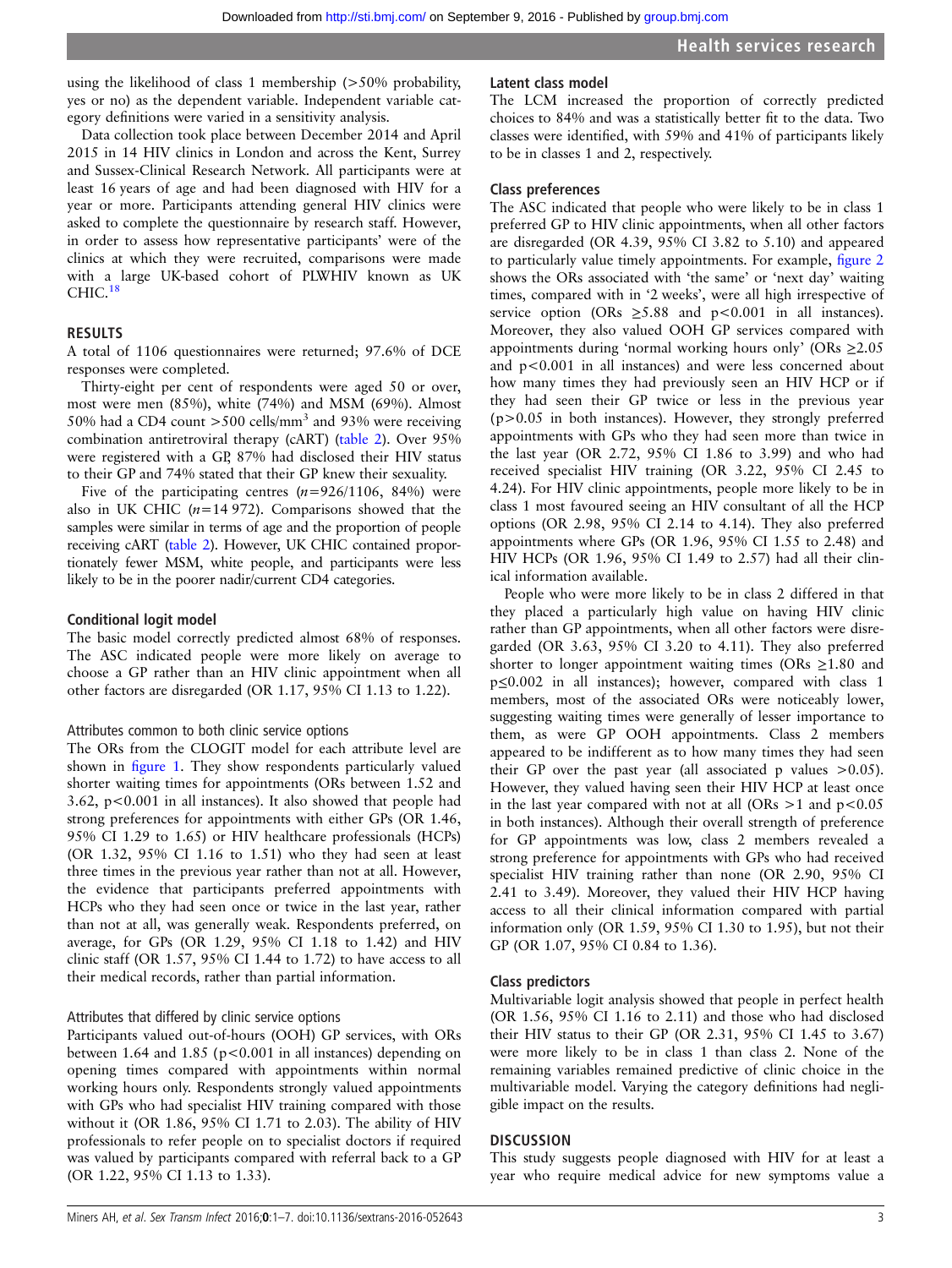# <span id="page-4-0"></span>Health services research

## Table 2 Respondent demographics

|                                           | All DCE respondents |                   | Restricted DCE respondents* |                                  | <b>CHIC</b>              |
|-------------------------------------------|---------------------|-------------------|-----------------------------|----------------------------------|--------------------------|
| Characteristic                            | n                   | Median (IQR) or % | n                           | Median (IQR) or %                | Median (IQR) or %        |
| Age in years                              | 1069                | 46.0 (38.0-52.0)  | 892                         | 46.9 (38.0-52.0)                 | 45.0 (38.0-51.0)t        |
| >50 years                                 | 1069                | 38.0              | 892                         | 37.0                             | $\qquad \qquad -$        |
| EQ-5D-3Lutility                           | 952                 | $0.85(0.69-1.00)$ | 742                         | $0.85(0.69 - 1.00)$              | $\qquad \qquad -$        |
| Gender                                    |                     |                   |                             |                                  |                          |
| Male                                      | 922                 | 85.3              | 793                         | 87.6                             | 81.6†                    |
| Female                                    | 156                 | 14.4              | 110                         | 13.3                             | 18.41                    |
| Transgender                               | 3                   | 0.3               | $\mathbf 2$                 | 0.2                              | $\qquad \qquad -$        |
| Sexual preference‡                        |                     |                   |                             |                                  |                          |
| Heterosexual                              | 267                 | 25.1              | 186                         | 20.9                             | 26.1 <sup>†</sup>        |
| Homosexual§                               | 736                 | 69.0              | 655                         | 73.4                             | 67.2†                    |
| Bisexual                                  | 43                  | 4.0               | 33                          | 3.7                              | -                        |
| Prefer not to say                         | 20                  | 1.9               | 18                          | 2.0                              | $\overline{\phantom{0}}$ |
| Ethnicity                                 |                     |                   |                             |                                  |                          |
| White                                     | 794                 | 74.0              | 669                         | 74.8                             | 64.6†                    |
| <b>Black African</b>                      | 150                 | 14.0              | 110                         | 12.3                             | 18.6                     |
| <b>Black other</b>                        | 29                  | 2.7               | 25                          | 2.8                              | 5.1                      |
| Other/mixed race                          | 100                 | 9.3               | 91                          | 10.2                             | 9.9                      |
| <b>Clinic location</b>                    |                     |                   |                             |                                  |                          |
| London                                    | 584                 | 52.8              |                             |                                  |                          |
| <b>Brighton</b>                           | 342                 | 30.9              |                             |                                  |                          |
| Other                                     | 180                 | 16.3              |                             | $\overline{\phantom{0}}$         |                          |
| Highest qualification                     |                     |                   |                             |                                  |                          |
| None                                      | 100                 | 9.5               |                             |                                  |                          |
| GCSE/'O' levels                           | 204                 | 19.3              |                             |                                  |                          |
| 'A' levels                                | 194                 | 18.4              |                             |                                  |                          |
| Degree or above                           | 482                 | 45.7              |                             |                                  |                          |
| Other                                     | 75                  | 7.1               |                             |                                  |                          |
| In full-time employment                   |                     |                   |                             |                                  |                          |
| Yes                                       | 585                 | 55.3              | $\qquad \qquad -$           |                                  |                          |
| <b>No</b>                                 | 473                 | 44.7              |                             | $\overbrace{\phantom{12322111}}$ |                          |
| Last CD4 count (cells/mm <sup>3</sup> )   |                     |                   |                             |                                  |                          |
| $<$ 200 $\,$                              | 107                 | 10.1              | 80                          | 10.2                             | 2.5 <sup>†</sup>         |
| 200-349                                   | 109                 | 10.3              | 87                          | 11.2                             | $8.3 +$                  |
| 350-500                                   | 195                 | 18.4              | 156                         | 20.1                             | 20.6†                    |
| More than 500                             | 525                 | 49.4              | 455                         | 58.5                             | 68.71                    |
| Unsure                                    | 126                 | 11.9              | $\qquad \qquad -$           | $\overline{\phantom{a}}$         | $\qquad \qquad -$        |
| Lowest CD4 count (cells/mm <sup>3</sup> ) |                     |                   |                             |                                  |                          |
| $50$                                      | 212                 | 20.3              | 174                         | 24.1                             | 12.41                    |
| $50 - 100$                                | 120                 | 11.5              | 94                          | 13.0                             | 10.91                    |
| $101 - 200$                               | 175                 | 16.8              | 152                         | 21.0                             | 24.9†                    |
| $201 - 350$                               | 210                 | 20.1              | 171                         | 23.7                             | 31.81                    |
| $>\!\!350$                                | 150                 | 14.4              | 132                         | 18.3                             | 20.01                    |
| Unsure                                    | 176                 | 16.9              |                             |                                  |                          |
| Year diagnosed                            |                     |                   |                             |                                  |                          |
| Before 1996                               | 197                 | 18.9              |                             |                                  |                          |
| 1996-2000                                 | 240                 | 15.7              |                             |                                  |                          |
| 2001-2005                                 | 242                 | 23.3              |                             |                                  |                          |
| 2006-2010                                 | 163                 | 23.1              |                             |                                  |                          |
| After 2010                                | 198                 | 19.0              |                             |                                  |                          |
| Currently receiving cART¶                 | 1003                | 92.7              | 838                         | 92.3                             | 88.9                     |
| Current health problems                   |                     |                   |                             |                                  |                          |
| None                                      | 317                 | 32.9              |                             |                                  |                          |
| $1 - 2$                                   | 387                 | 40.1              |                             |                                  |                          |
| $3 - 4$                                   | 158                 | 16.4              |                             |                                  |                          |
| $5 - 6$                                   | 66                  | $6.8\,$           |                             |                                  |                          |
| $7 - 16$                                  | 37                  | 3.8               |                             |                                  |                          |
|                                           |                     |                   |                             |                                  | Continued                |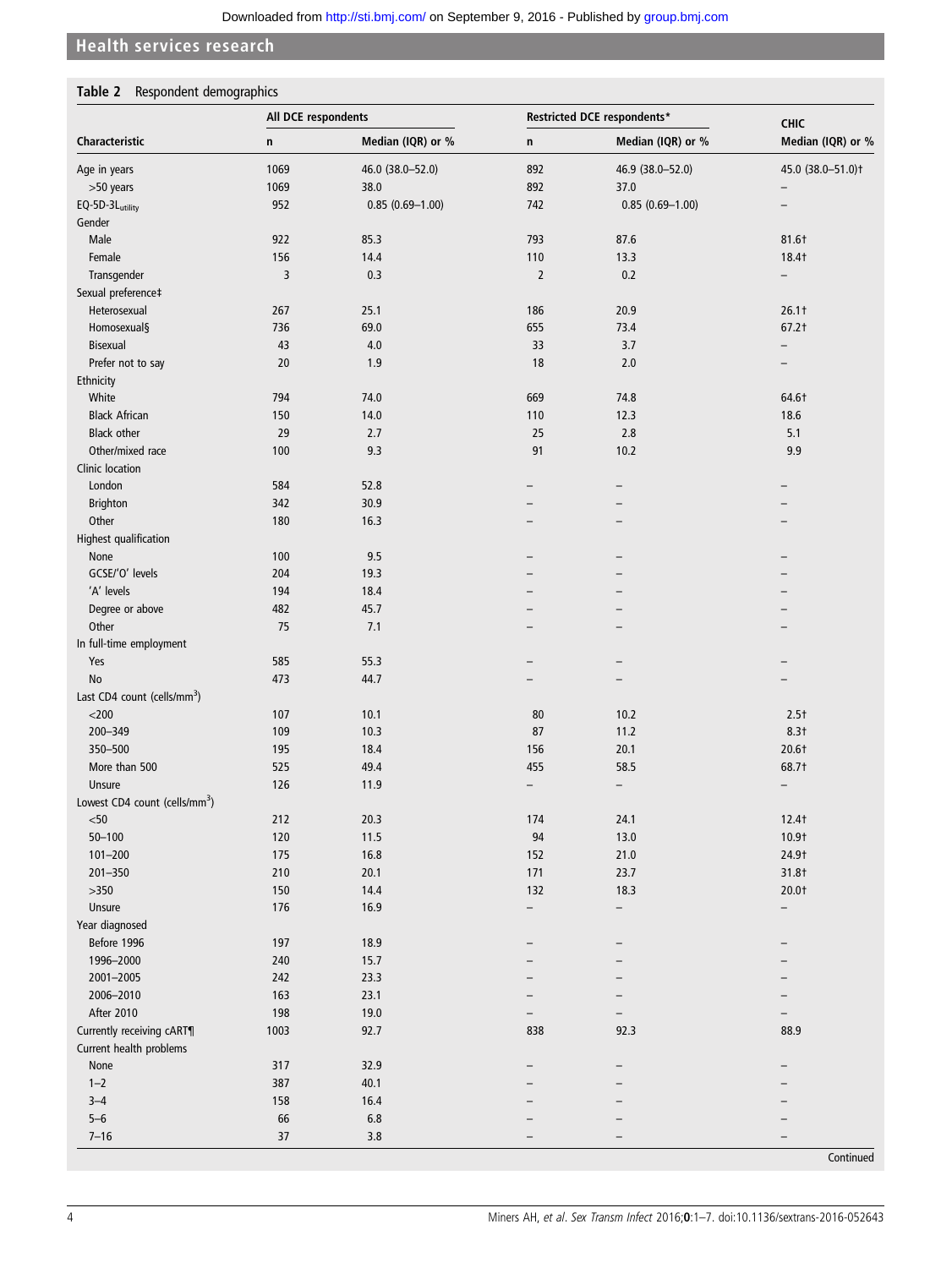#### <span id="page-5-0"></span>Table 2 Continued

|                               | All DCE respondents |                   | Restricted DCE respondents* |                   | <b>CHIC</b>              |
|-------------------------------|---------------------|-------------------|-----------------------------|-------------------|--------------------------|
| <b>Characteristic</b>         | n                   | Median (IQR) or % | n                           | Median (IQR) or % | Median (IQR) or %        |
| Registered with a GP          |                     |                   |                             |                   |                          |
| Yes                           | 1031                | 95.7              |                             |                   |                          |
| <b>No</b>                     | 46                  | 4.3               | -                           |                   |                          |
| Does GP know your HIV status¶ |                     |                   |                             |                   |                          |
| Yes                           | 906                 | 86.5              |                             |                   |                          |
| <b>No</b>                     | 142                 | 13.5              | $\overline{\phantom{0}}$    |                   |                          |
| Does GP know your sexuality** |                     |                   |                             |                   |                          |
| Yes                           | 765                 | 73.6              |                             |                   |                          |
| <b>No</b>                     | 274                 | 26.4              |                             |                   | $\overline{\phantom{m}}$ |

Some numbers do not sum exactly to 1106 or 100% due to missing values and/or rounding.

\*London and Brighton respondents only.

†UK CHIC (n=14 972).

‡For UK CHIC data this was defined as mode of HIV acquisition.

§All were either male or transgender.

¶Responses indicating a person was unsure if a GP knew their HIV status were coded as the GP 'not knowing'.

\*\*MSM or bisexual participants who indicated that they were unsure if their GP knew their sexuality were coded as the GP 'not knowing', whereas a GP was indicated as 'knowing' if a person was heterosexual.

DCE, discrete choice experiment; GP, general practitioner; MSM, men who have sex with men.



Figure 1 Conditional logit model results. App't, appointment; GP, general practitioner; OOH, out-of-hours.



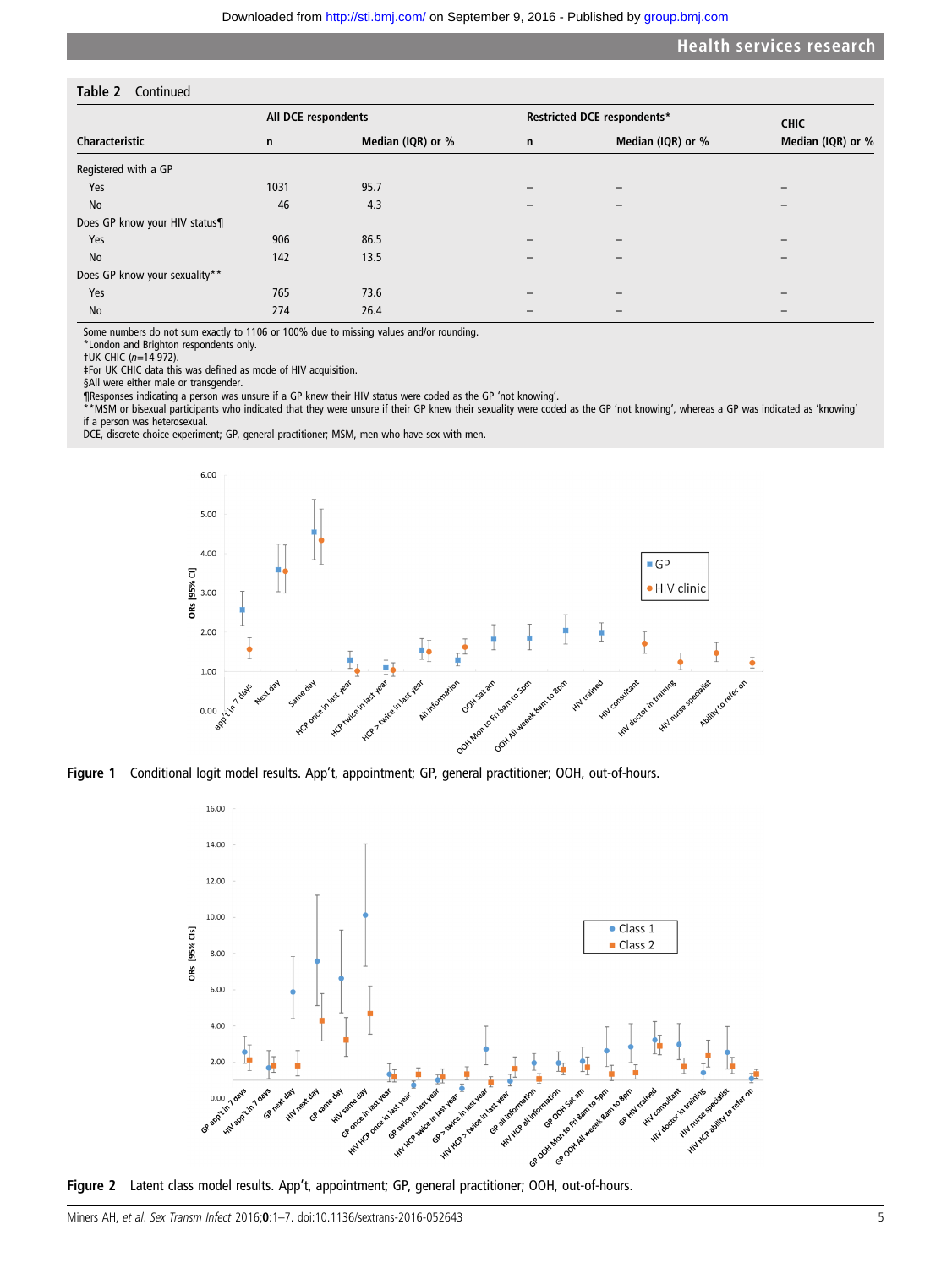#### Health services research

number of service characteristics, particularly quick appointments. However, respondents were divided in terms of how they generally valued GP services.

A London-based study by Weatherburn et  $al^9$  $al^9$  (n=1390) found that about a third of people who had disclosed their HIV infection to their GP could not think of ways in which GP services could be improved. However, the remaining two-thirds stated the importance of longer opening hours, shorter waiting times and improved appointment booking systems. They also wanted their GPs to become more knowledgeable about HIV. Our results generally support these findings but increase our understanding of the trade-offs that people with HIV consider when accessing primary or secondary care facilities. Weatherburn et al also conclude that many people are highly satisfied with the current UK model of care but that many people are open to GPs having more involvement in their care. Again, our results broadly support this conclusion in so much that there appears to be a clear split between people who value GP appointments and those who do not. Hutchinson et  $al^8$  $al^8$ suggest that those who are most likely to view primary care as an alternative have disclosed their HIV status. Our LCM analysis results support this finding but also suggests that the same is true for people who are in excellent self-reported health.

The LCM results showed that while people who were likely to be in class 1 indicated a preference for GPs to have access to all information. Those more likely to be in class 2 were indifferent between this and only having access to their non-HIV records. The results in themselves do not indicate why, but concerns about levels of confidentiality with wider clinical specialities, including GPs, is a known concern to PLWHIV's.<sup>19</sup> Indeed, for this reason in the UK at least, recording systems in sexual health and HIV are separate from all other NHS organisations. These results suggest that the issue of sharing HIV-positive people's medical records is complex because while the clinical importance of linking records is likely to increase, people's views on it are divided.

The major strengths of this preference study are its large sample size and its discrete choice design; it requires participants to make choices by 'trading off' different service characteristics thus is considered to be more realistic than simply asking people their preferences. However, there are a number of limitations with it. First, while the question framing, attributes and levels were chosen to be as realistic as possible it is a hypothetical exercise. Second, compared with data collected at corresponding centres available via UK CHIC, our study participants were more likely to be white, MSM and to be in the poorer nadir/current self-reported CD4 strata; it is difficult to know how these differences might have impacted the results. However, none of these variables were predictive of class membership in the LCM analysis. Third, a number of attributes raised in the qualitative analysis were excluded from the DCE design, either because of a need to limit the number of questions or because they were difficult to operationalise. For example, the need to 'trust' a GP was frequently raised yet its meaning varied by participant. While a number of attributes were included to encapsulate this factor, such as frequency of HCP contact over the previous year and the amount of information they have access to, we acknowledge that they do not include all issues of concern such as staff using appropriate language.<sup>19</sup> Fourth, we chose not to recruit people who had been diagnosed with HIV within the last year, on the basis that they would probably be advised to attend their usual HIV clinic if they developed a new health symptom. However, if the aim is to encourage people with HIV to use GP services more

frequently in the future, then perhaps those who are newly diagnosed are an important group to consider. Last, the question framing included a list of symptoms as a 'prompt' for seeking health advice. However, the pilot study indicated that for more general symptoms, participants were much more willing to see GPs suggesting PLWHIVs preferences for using HIV clinic or GP services are likely to be sensitive to presenting symptoms.

Hutchinson et  $al^8$  $al^8$  recently stated that increased GP involvement in caring for people with HIV could have potential benefits, as they have expertise in managing non-microbial HIV-associated comorbidities such as mental health issues and cardiovascular disease, particularly for people with stable infection. Our study suggests that many people with stable infection would be willing to try shared care arrangements with GPs, particularly those who are already registered with a GP, and with GPs who have specialist HIV knowledge. However, we agree with Hutchinson that further research is required to establish clinical and economic outcomes of specific shared care arrangements before they can be recommended more formally as the optimal service model.

#### Key messages

- ▸ People living with HIV (PLWHIV) value many aspects of care when seeking advice for new health problems, but shorter waiting times are particularly important.
- ► PLWHIV were divided in their willingness to engage with general practitioners (GPs). Sixty per cent of respondents indicated that they valued GP appointments independently of the described service characteristics.
- ▸ However, responses from the remaining 40% showed a strong general unwillingness to engage with GPs even though there were some perceived advantages.

#### Handling editor Jackie A Cassell

Acknowledgements The authors would like to thank all the participants who completed the questionnaires, the clinics and their staff who participated, Dr Tim Crossman for his advice on the DCE design from a GP perspective and Sophie Jose for the UK CHIC data.

Contributors AHM, CDL, VLC and MF had the original idea for the study. AHM generated the DCE designs and undertook the statistical analysis. CDL, MS and AJP designed and ran the focus groups and undertook the qualitative analysis. VLC, EY and AJP were responsible for data collection. All authors inputted into the overall study design and the manuscript writing.

Funding This paper presents independent research commissioned by the UKs National Institute for Health Research (NIHR) under its Research for Patient Benefit (RfPB) Programme (Grant Reference Number PB-PG-0711-25113). The views expressed are those of the authors and not necessarily those of the NHS, the NIHR or the Department of Health. Service support costs were provided by the NIHR Primary Care Research Network-South East.

Competing interests None declared.

Patient consent Obtained.

**Ethics approval** Ethical approval was gained from Newcastle and North Tyneside Ethics Committee Ref: 14/NE/1193.

Provenance and peer review Not commissioned; externally peer reviewed.

Data sharing statement All the data are available on request.

Open Access This is an Open Access article distributed in accordance with the terms of the Creative Commons Attribution (CC BY 4.0) license, which permits others to distribute, remix, adapt and build upon this work, for commercial use, provided the original work is properly cited. See: [http://creativecommons.org/licenses/](http://creativecommons.org/licenses/by/4.0/) [by/4.0/](http://creativecommons.org/licenses/by/4.0/)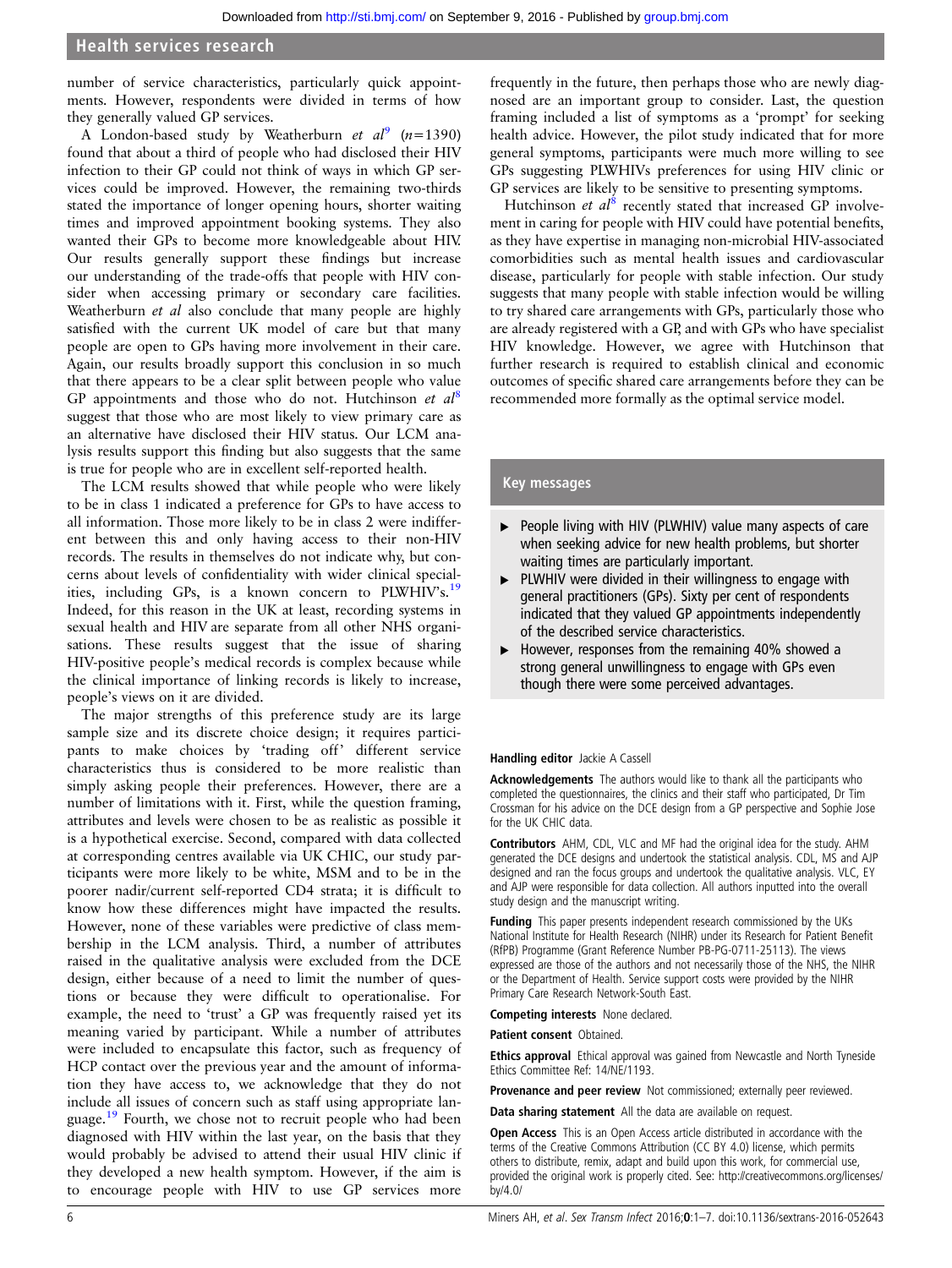### <span id="page-7-0"></span>**REFERENCES**

- Nakagawa F, Lodwick RK, Smith CJ, et al. Projected life expectancy of people with HIV according to timing of diagnosis. [AIDS](http://dx.doi.org/10.1097/QAD.0b013e32834dcec9) 2012;26:335–43.
- 2 Miners A, Phillips A, Kreif N, et al. Health-related quality-of-life of people with HIV in the era of combination antiretroviral treatment: a cross-sectional comparison with the general population. [Lancet HIV](http://dx.doi.org/10.1016/S2352-3018(14)70018-9) 2014;1:e32-40.
- 3 Rodriguez-Penney AT, Iudicello JE, Riggs PK, et al. Co-morbidities in persons infected with HIV: increased burden with older age and negative effects on health-related quality of life. [AIDS Patient Care STDS](http://dx.doi.org/10.1089/apc.2012.0329) 2013;27:5-16.
- 4 Pathai S, Lawn SD, Gilbert CE, et al. Accelerated biological ageing in HIV-infected individuals in South Africa: a case-control study. [AIDS](http://dx.doi.org/10.1097/QAD.0b013e328363bf7f) 2013;27:2375–84.
- 5 British HIV Association. BHIVA position statement: The future role of primary and community care in HIV. [http://www.bhiva.org/documents/Publications/](http://www.bhiva.org/documents/Publications/PositionStatement.pdf) [PositionStatement.pdf](http://www.bhiva.org/documents/Publications/PositionStatement.pdf) (4/1/2016).
- 6 Guaraldi G, Orlando G, Zona S, et al. Premature age-related comorbidities among HIV-infected persons compared with the general population. [Clin Infect Dis](http://dx.doi.org/10.1093/cid/cir627) 2011;53:1120–6.
- 7 Patel R, Moore T, Cooper V, et al. An observational study of comorbidity and healthcare utilisation among HIV-positive patients aged 50 years and over. [Int J STD AIDS](http://dx.doi.org/10.1177/0956462415589524) 2016;27:628–37.
- 8 Hutchinson J, Sutcliffe LJ, Williams AJ, et al. Developing new models of shared primary and specialist HIV care in the UK: a survey of current practice. [Int J STD AIDS](http://dx.doi.org/10.1177/0956462415592801) 2016;27:617–24.
- 9 Weatherburn P, Keogh P, Reid D, et al. My Care, I Care: A study of what people with HIV value about NHS HIV services across London. 2013. [http://www.](http://www.sigmaresearch.org.uk/files/report2013f.pdf) [sigmaresearch.org.uk/](http://www.sigmaresearch.org.uk/files/report2013f.pdf)files/report2013f.pdf
- 10 Ryan M, Gerard K, Amya-Amya M. Using discrete choice experiments to value health and health care. In: Bateman IJ, ed. The economics of non-market goods and resources. Dordrecht: Springer, 2008.
- 11 Hensher DA, Rose JM, Greeene WH. Applied choice analysis. 3rd edn. Cambridge: Cambridge University Press, 2007.
- 12 Youssef E, Cooper V, Miners A, et al. Understanding HIV-positive patients' preferences for healthcare services: a protocol for a discrete choice experiment. [BMJ Open](http://dx.doi.org/10.1136/bmjopen-2015-008549) 2016;6:e008549.
- 13 Cooper V, Clatworthy J, Youssef E, et al. Which aspects of health care are most valued by people living with HIV? A systematic review. BMC HSR (In press).
- 14 Ritchie J, Spencer L. Analysing qualitiative data. In: Bryman A, Burgess R, eds. Qualitative data analysis for applied policy research. London: Routledge, 1994:305–29.
- 15 Lagarde M, Erens B, Mays N. Determinants of the choice of GP practice registration in England: evidence from a discrete choice experiment. [Health Policy](http://dx.doi.org/10.1016/j.healthpol.2014.10.008) 2015;119:427–36.
- 16 Hole AR. Modelling heterogeneity in patients' preferences for the attributes of a general practitioner appointment. [J Health Econ](http://dx.doi.org/10.1016/j.jhealeco.2007.11.006) 2008;27:1078–94.
- 17 The EuroQol Group. EuroQol—a new facility for the measurement of health related quality of life. Health Policy 1990;16:199–208.
- 18 U.K. Collaborative HIV Cohort Steering Committee. The creation of a large UK-based multicentre cohort of HIV-infected individuals: The UK Collaborative HIV Cohort (UK CHIC) Study. HIV Med 2004;5:115–24.
- 19 Namiba A, Anderson A. Primary care access: how general practice can better respond to the needs of people living with HIV. Positively UK. 2010. [http://](http://positivelyuk.org/primary-care-access/) [positivelyuk.org/primary-care-access/](http://positivelyuk.org/primary-care-access/)